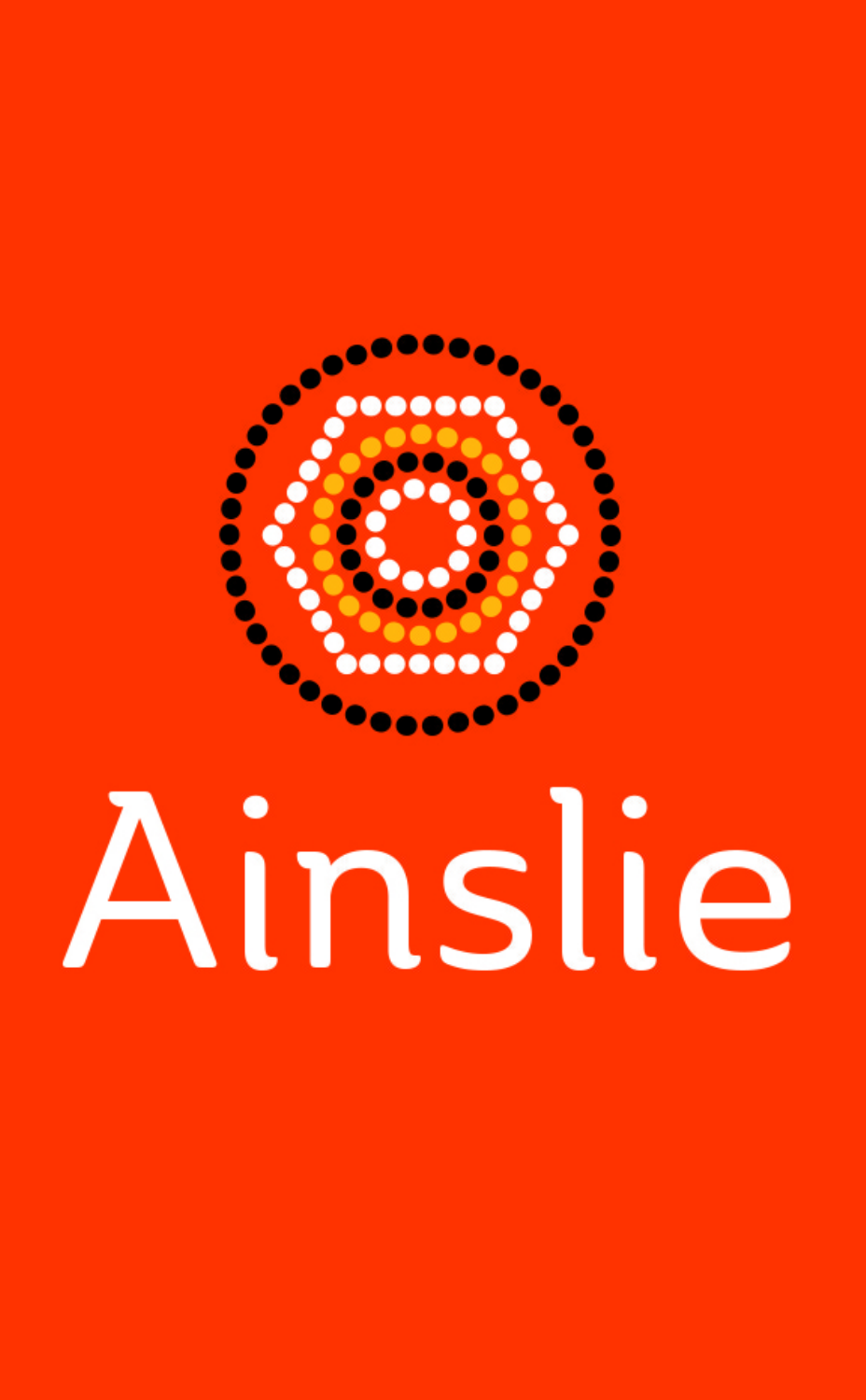### Basic Samples

#### The five boxing wizards jump quickly.

AaBbCcDdEeFfGgHhJjKkLlMmNnOoPpQqRrSsTtUuVvWwXxYyZz [äöüåøæoeç]1234567890(.,;:?!\$¢£&-\*){ÄÖÜÅØÆOEÇ} Ainslie Thin

#### The five boxing wizards jump quickly.

AaBbCcDdEeFfGgHhJjKkLlMmNnOoPpQqRrSsTtUuVvWwXxYyZz [äöüåøæoeç]1234567890(.,;:?!\$¢£&-\*){ÄÖÜÅØÆOEÇ}

Ainslie Thin Italic

#### The five boxing wizards jump quickly.

Ainslie Light AaBbCcDdEeFfGgHhJjKkLlMmNnOoPpQqRrSsTtUuVvWwXxYyZz [äöüåøæoeç]1234567890(.,;:?!\$¢£&-\*){ÄÖÜÅØÆOEÇ}

#### The five boxing wizards jump quickly.

AaBbCcDdEeFfGgHhJjKkLlMmNnOoPpQqRrSsTtUuVvWwXxYyZz [äöüåøæoeç]1234567890(.,;:?!\$¢£&-\*){ÄÖÜÅØÆOEÇ} Ainslie Light Italic

#### The five boxing wizards jump quickly.

Ainslie Book AaBbCcDdEeFfGgHhJjKkLlMmNnOoPpQqRrSsTtUuVvWwXxYyZz [äöüåøæoeç]1234567890(.,;:?!\$¢£&-\*){ÄÖÜÅØÆOEÇ}

#### The five boxing wizards jump quickly.

AaBbCcDdEeFfGgHhJjKkLlMmNnOoPpQqRrSsTtUuVvWwXxYyZz [äöüåøæoeç]1234567890(.,;:?!\$¢£&-\*){ÄÖÜÅØÆOEÇ} Ainslie Book Italic

#### The five boxing wizards jump quickly.

Ainslie Regular AaBbCcDdEeFfGgHhJjKkLlMmNnOoPpQqRrSsTtUuVvWwXxYyZz [äöüåøæoeç]1234567890(.,;:?!\$¢£&-\*){ÄÖÜÅØÆOEÇ}

#### The five boxing wizards jump quickly.

AaBbCcDdEeFfGgHhJjKkLlMmNnOoPpQqRrSsTtUuVvWwXxYyZz [äöüåøæoeç]1234567890(.,;:?!\$¢£&-\*){ÄÖÜÅØÆOEÇ}Ainslie Regular Italic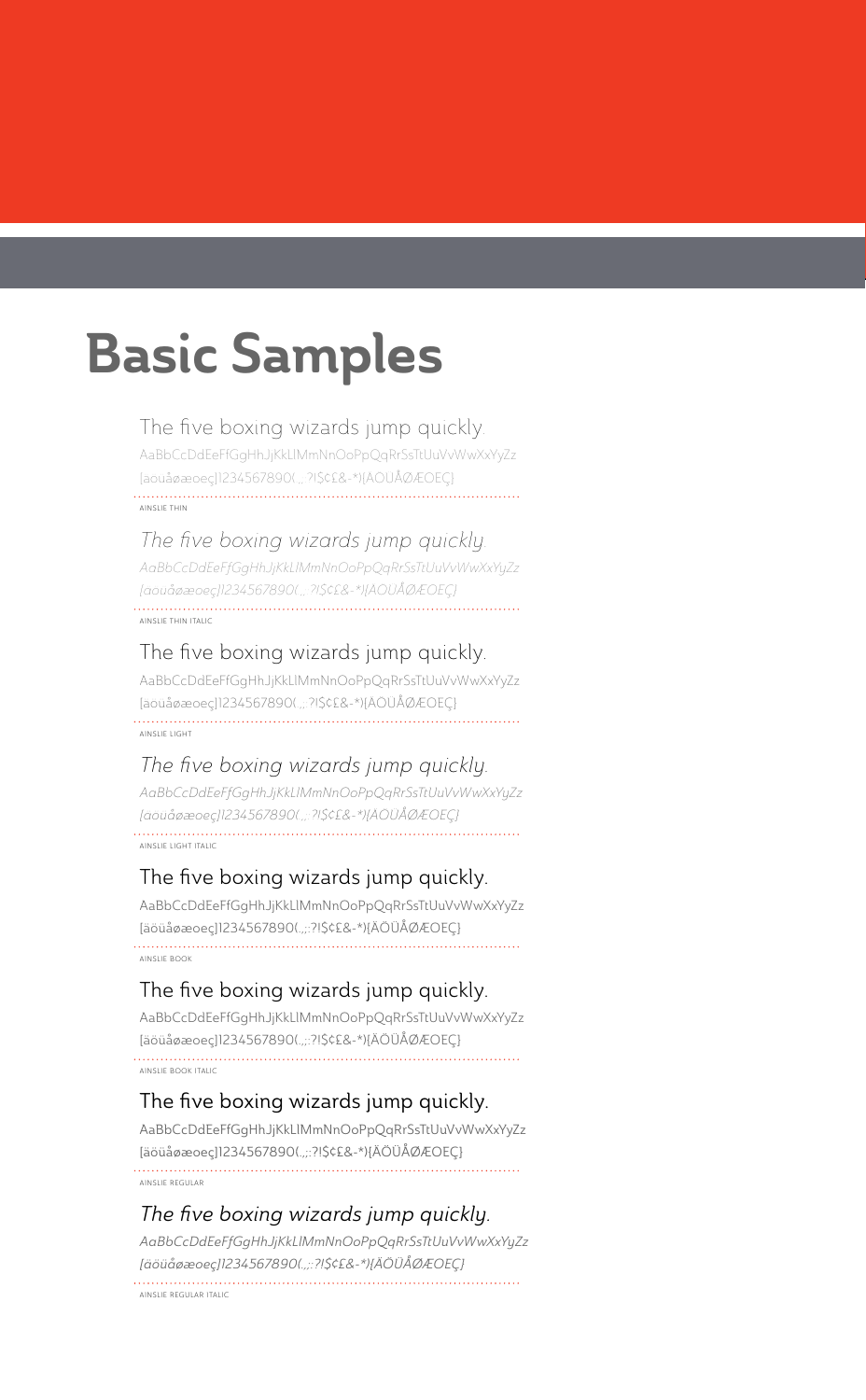### Basic Samples

#### The five boxing wizards jump quickly.

AaBbCcDdEeFfGgHhJjKkLlMmNnOoPpQqRrSsTtUuVvWwXxYyZz [äöüåøæoeç]1234567890(.,;:?!\$¢£&-\*){ÄÖÜÅØÆOEÇ} . . . . . . . . . . . . . . . . . . Ainslie Medium

#### The five boxing wizards jump quickly.

AaBbCcDdEeFfGgHhJjKkLlMmNnOoPpQqRrSsTtUuVvWwXxYyZz [äöüåøæoeç]1234567890(.,;:?!\$¢£&-\*){ÄÖÜÅØÆOEÇ} Ainslie Medium Italic

#### The five boxing wizards jump quickly.

AaBbCcDdEeFfGgHhJjKkLlMmNnOoPpQqRrSsTtUuVvWwXxYyZz [äöüåøæoeç]1234567890(.,;:?!\$¢£&-\*){ÄÖÜÅØÆOEÇ} Ainslie Demi

#### The five boxing wizards jump quickly.

AaBbCcDdEeFfGgHhJjKkLlMmNnOoPpQqRrSsTtUuVvWwXxYyZz [äöüåøæoeç]1234567890(.,;:?!\$¢£&-\*){ÄÖÜÅØÆOEÇ} Ainslie Demi Italic

#### The five boxing wizards jump quickly.

Ainslie Bold

AaBbCcDdEeFfGgHhJjKkLlMmNnOoPpQqRrSsTtUuVvWwXxYyZz [äöüåøæoeç]1234567890(.,;:?!\$¢£&-\*){ÄÖÜÅØÆOEÇ}

#### The five boxing wizards jump quickly.

AaBbCcDdEeFfGgHhJjKkLlMmNnOoPpQqRrSsTtUuVvWwXxYyZz [äöüåøæoeç]1234567890(.,;:?!\$¢£&-\*){ÄÖÜÅØÆOEÇ}Ainslie Bold Italic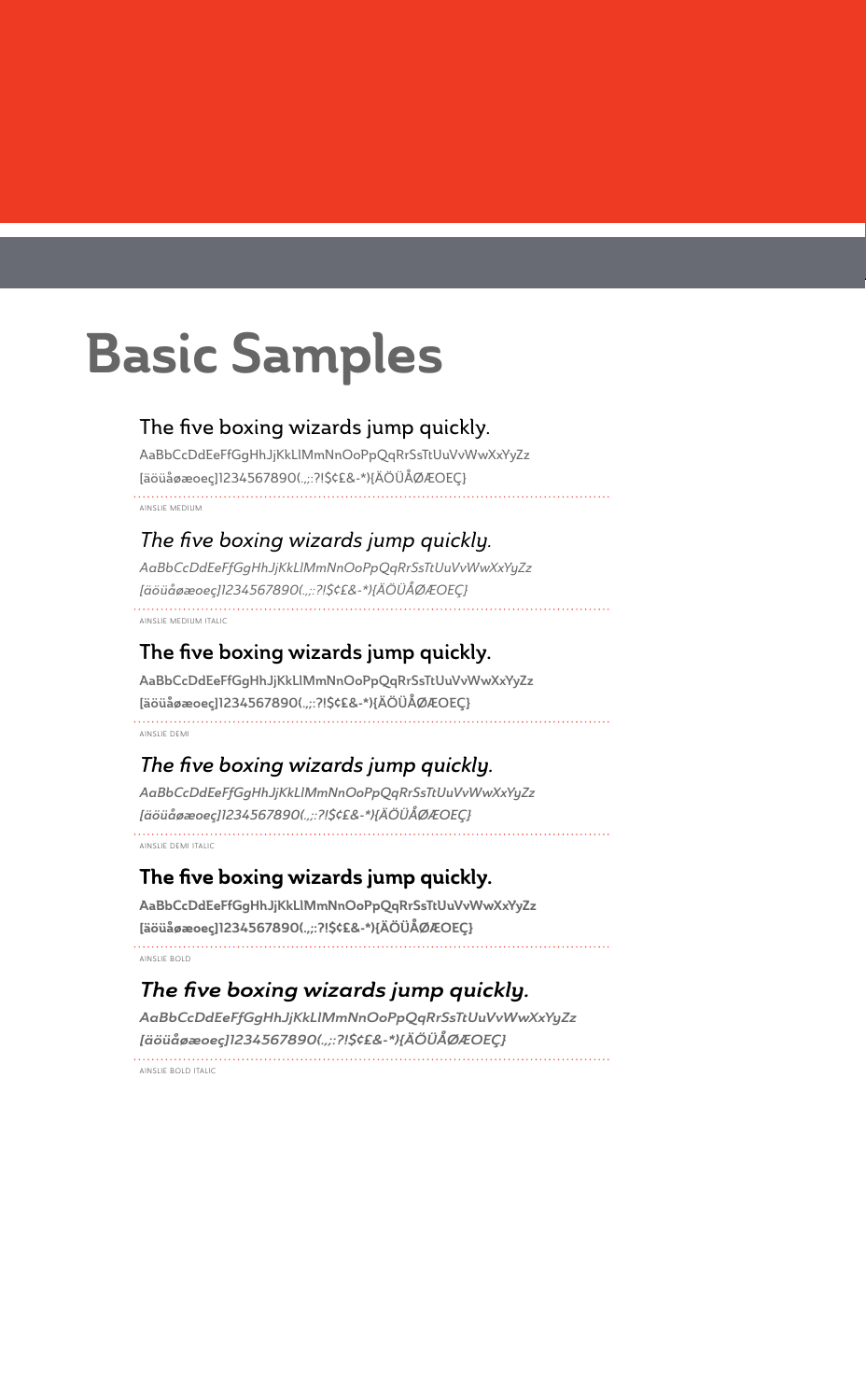## Basic Extended Samples

#### The five boxing wizards jump quickly.

Ainslie Thin Extended AaBbCcDdEeFfGgHhJjKkLlMmNnOoPpQqRrSsTtUuVvWwXxYyZz [äöüåøæoeç]1234567890(.,;:?!\$¢£&-\*){ÄÖÜÅØÆOEÇ}

#### The five boxing wizards jump quickly.

Ainslie Thin Extended Italic AaBbCcDdEeFfGgHhJjKkLlMmNnOoPpQqRrSsTtUuVvWwXxYyZz [äöüåøæoeç]1234567890(.,;:?!\$¢£&-\*){ÄÖÜÅØÆOEÇ}

#### The five boxing wizards jump quickly.

Ainslie Extended Light AaBbCcDdEeFfGgHhJjKkLlMmNnOoPpQqRrSsTtUuVvWwXxYyZz [äöüåøæoeç]1234567890(.,;:?!\$¢£&-\*){ÄÖÜÅØÆOEÇ}

#### The five boxing wizards jump quickly.

Ainslie Extended Light Italic AaBbCcDdEeFfGgHhJjKkLlMmNnOoPpQqRrSsTtUuVvWwXxYyZz [äöüåøæoeç]1234567890(.,;:?!\$¢£&-\*){ÄÖÜÅØÆOEÇ}

#### The five boxing wizards jump quickly.

AaBbCcDdEeFfGgHhJjKkLlMmNnOoPpQqRrSsTtUuVvWwXxYyZz [äöüåøæoeç]1234567890(.,;:?!\$¢£&-\*){ÄÖÜÅØÆOEÇ} Ainslie Book Extended

#### The five boxing wizards jump quickly.

Ainslie Book Extended Italic AaBbCcDdEeFfGgHhJjKkLlMmNnOoPpQqRrSsTtUuVvWwXxYyZz [äöüåøæoeç]1234567890(.,;:?!\$¢£&-\*){ÄÖÜÅØÆOEÇ}

#### The five boxing wizards jump quickly.

AaBbCcDdEeFfGgHhJjKkLlMmNnOoPpQqRrSsTtUuVvWwXxYyZz [äöüåøæoeç]1234567890(.,;:?!\$¢£&-\*){ÄÖÜÅØÆOEÇ} Ainslie Regular Extended

#### The five boxing wizards jump quickly.

AaBbCcDdEeFfGgHhJjKkLlMmNnOoPpQqRrSsTtUuVvWwXxYyZz [äöüåøæoeç]1234567890(.,;:?!\$¢£&-\*){ÄÖÜÅØÆOEÇ}

Ainslie Regular Extended Italic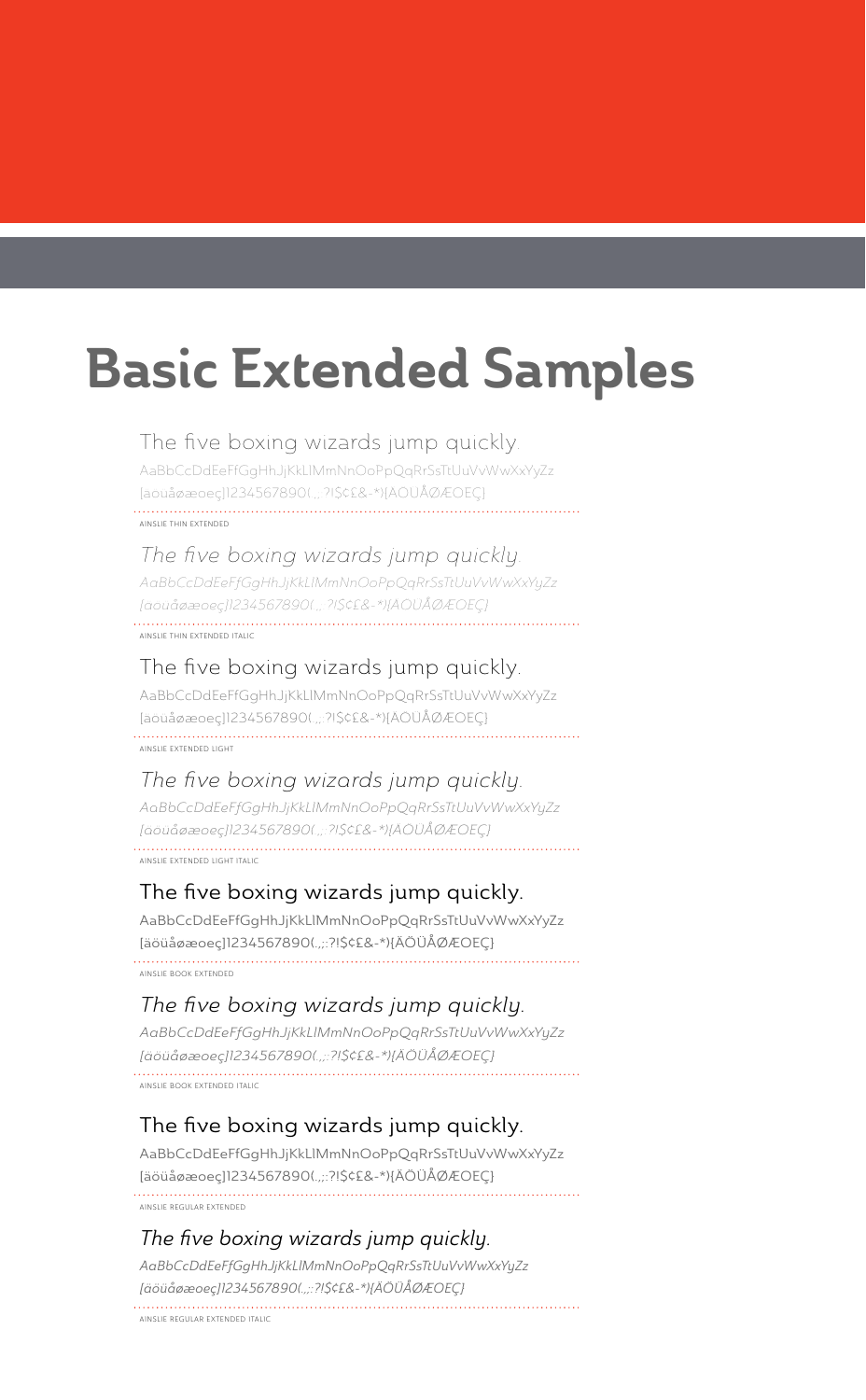## Basic Extended Samples

#### The five boxing wizards jump quickly.

AaBbCcDdEeFfGgHhJjKkLlMmNnOoPpQqRrSsTtUuVvWwXxYyZz [äöüåøæoeç]1234567890(.,;:?!\$¢£&-\*){ÄÖÜÅØÆOEÇ} Ainslie Medium Extended

#### The five boxing wizards jump quickly.

Ainslie Medium Extended Italic AaBbCcDdEeFfGgHhJjKkLlMmNnOoPpQqRrSsTtUuVvWwXxYyZz [äöüåøæoeç]1234567890(.,;:?!\$¢£&-\*){ÄÖÜÅØÆOEÇ}

#### The five boxing wizards jump quickly.

Ainslie Demi Extended AaBbCcDdEeFfGgHhJjKkLlMmNnOoPpQqRrSsTtUuVvWwXxYyZz [äöüåøæoeç]1234567890(.,;:?!\$¢£&-\*){ÄÖÜÅØÆOEÇ}

#### The five boxing wizards jump quickly.

Ainslie Demi Extended Italic AaBbCcDdEeFfGgHhJjKkLlMmNnOoPpQqRrSsTtUuVvWwXxYyZz [äöüåøæoeç]1234567890(.,;:?!\$¢£&-\*){ÄÖÜÅØÆOEÇ}

#### The five boxing wizards jump quickly.

AaBbCcDdEeFfGgHhJjKkLlMmNnOoPpQqRrSsTtUuVvWwXxYyZz [äöüåøæoeç]1234567890(.,;:?!\$¢£&-\*){ÄÖÜÅØÆOEÇ} . . . . . . . . . . . . . . . . . . . . Ainslie Bold Extended

#### The five boxing wizards jump quickly.

Ainslie Bold Extended Italic AaBbCcDdEeFfGgHhJjKkLlMmNnOoPpQqRrSsTtUuVvWwXxYyZz [äöüåøæoeç]1234567890(.,;:?!\$¢£&-\*){ÄÖÜÅØÆOEÇ}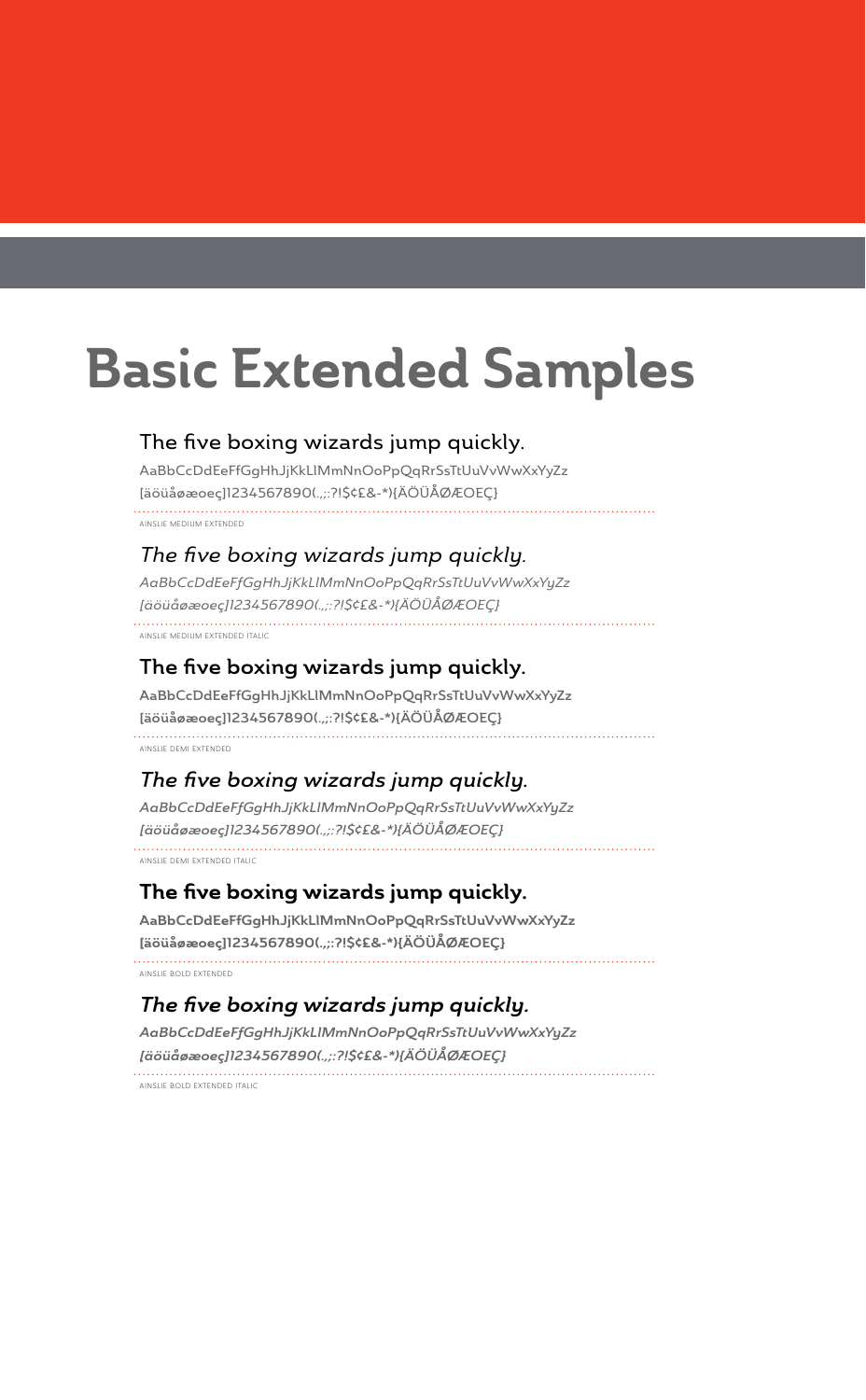## Basic Condensed Samples

#### The five boxing wizards jump quickly. AaBbCcDdEeFfGgHhJjKkLlMmNnOoPpQqRrSsTtUuVvWwXxYyZz [äöüåøæoeç]1234567890(.,;:?!\$¢£&-\*){ÄÖÜÅØÆOEÇ} Ainslie Thin Condensed The five boxing wizards jump quickly. AaBbCcDdEeFfGgHhJjKkLlMmNnOoPpQqRrSsTtUuVvWwXxYyZz [äöüåøæoeç]1234567890(.,;:?!\$¢£&-\*){ÄÖÜÅØÆOEÇ} Ainslie Thin Condensed Italic The five boxing wizards jump quickly. AaBbCcDdEeFfGgHhJjKkLlMmNnOoPpQqRrSsTtUuVvWwXxYyZz [äöüåøæoeç]1234567890(.,;:?!\$¢£&-\*){ÄÖÜÅØÆOEÇ} Ainslie Condensed Light The five boxing wizards jump quickly. AaBbCcDdEeFfGgHhJjKkLlMmNnOoPpQqRrSsTtUuVvWwXxYyZz [äöüåøæoeç]1234567890(.,;:?!\$¢£&-\*){ÄÖÜÅØÆOEÇ} Ainslie Light Condensed Italic The five boxing wizards jump quickly. AaBbCcDdEeFfGgHhJjKkLlMmNnOoPpQqRrSsTtUuVvWwXxYyZz [äöüåøæoeç]1234567890(.,;:?!\$¢£&-\*){ÄÖÜÅØÆOEÇ} Ainslie Book Condensed The five boxing wizards jump quickly. AaBbCcDdEeFfGgHhJjKkLlMmNnOoPpQqRrSsTtUuVvWwXxYyZz [äöüåøæoeç]1234567890(.,;:?!\$¢£&-\*){ÄÖÜÅØÆOEÇ} Ainslie Book Condensed Italic The five boxing wizards jump quickly. AaBbCcDdEeFfGgHhJjKkLlMmNnOoPpQqRrSsTtUuVvWwXxYyZz [äöüåøæoeç]1234567890(.,;:?!\$¢£&-\*){ÄÖÜÅØÆOEÇ} Ainslie Regular Condensed

#### The five boxing wizards jump quickly.

AaBbCcDdEeFfGgHhJjKkLlMmNnOoPpQqRrSsTtUuVvWwXxYyZz [äöüåøæoeç]1234567890(.,;:?!\$¢£&-\*){ÄÖÜÅØÆOEÇ}Ainslie Regular Condensed Italic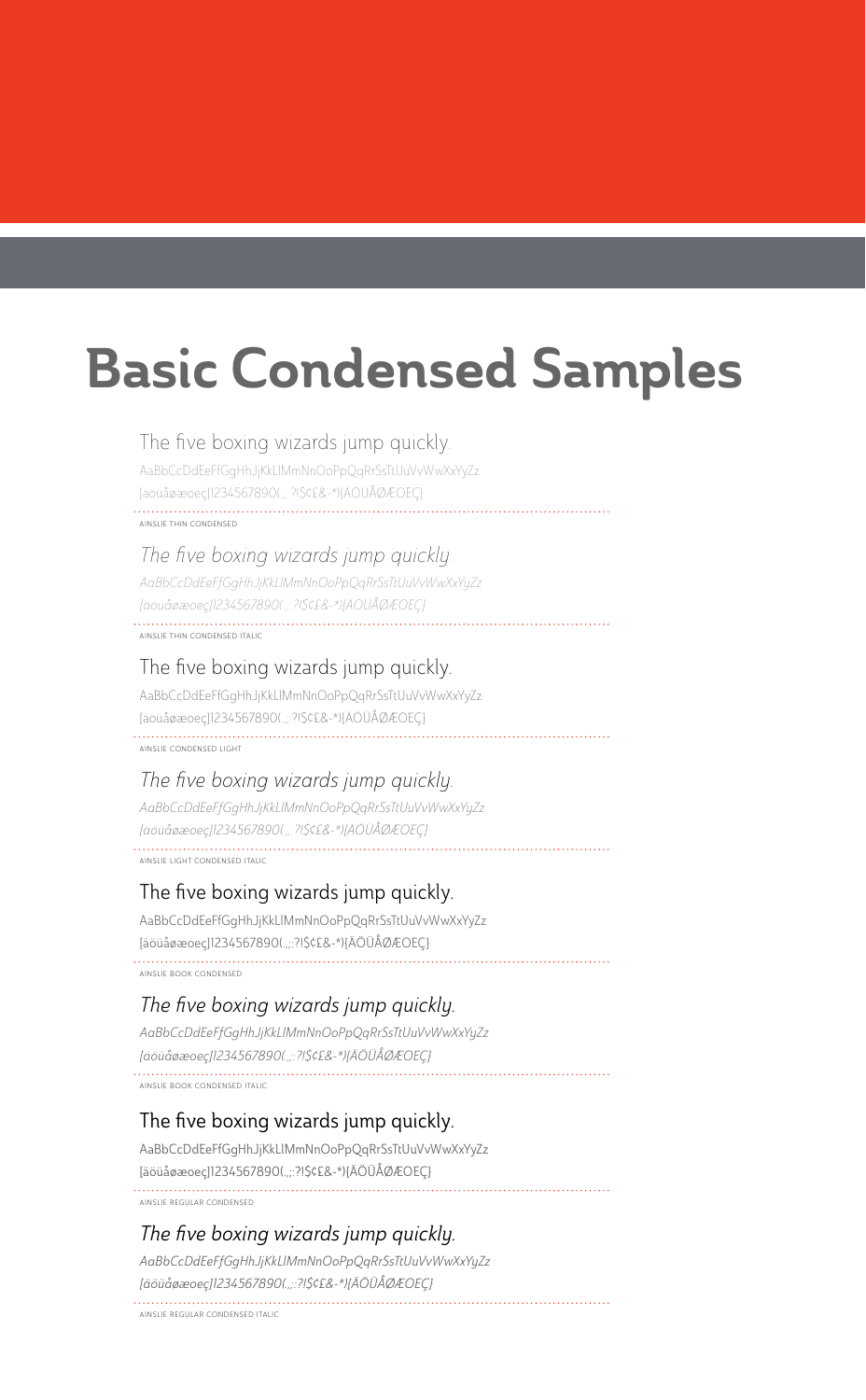## Basic Condensed Samples

#### The five boxing wizards jump quickly.

AaBbCcDdEeFfGgHhJjKkLlMmNnOoPpQqRrSsTtUuVvWwXxYyZz [äöüåøæoeç]1234567890(.,;:?!\$¢£&-\*){ÄÖÜÅØÆOEÇ} Ainslie Medium Condensed

#### The five boxing wizards jump quickly.

AaBbCcDdEeFfGgHhJjKkLlMmNnOoPpQqRrSsTtUuVvWwXxYyZz [äöüåøæoeç]1234567890(.,;:?!\$¢£&-\*){ÄÖÜÅØÆOEÇ} Ainslie Medium Condensed Italic

#### The five boxing wizards jump quickly.

Ainslie Demi Condensed AaBbCcDdEeFfGgHhJjKkLlMmNnOoPpQqRrSsTtUuVvWwXxYyZz [äöüåøæoeç]1234567890(.,;:?!\$¢£&-\*){ÄÖÜÅØÆOEÇ}

#### The five boxing wizards jump quickly.

Ainslie Demi Condensed Italic AaBbCcDdEeFfGgHhJjKkLlMmNnOoPpQqRrSsTtUuVvWwXxYyZz [äöüåøæoeç]1234567890(.,;:?!\$¢£&-\*){ÄÖÜÅØÆOEÇ}

#### The five boxing wizards jump quickly.

AaBbCcDdEeFfGgHhJjKkLlMmNnOoPpQqRrSsTtUuVvWwXxYyZz [äöüåøæoeç]1234567890(.,;:?!\$¢£&-\*){ÄÖÜÅØÆOEÇ} Ainslie Bold Condensed

#### The five boxing wizards jump quickly.

AaBbCcDdEeFfGgHhJjKkLlMmNnOoPpQqRrSsTtUuVvWwXxYyZz [äöüåøæoeç]1234567890(.,;:?!\$¢£&-\*){ÄÖÜÅØÆOEÇ}

Ainslie Bold Condensed Italic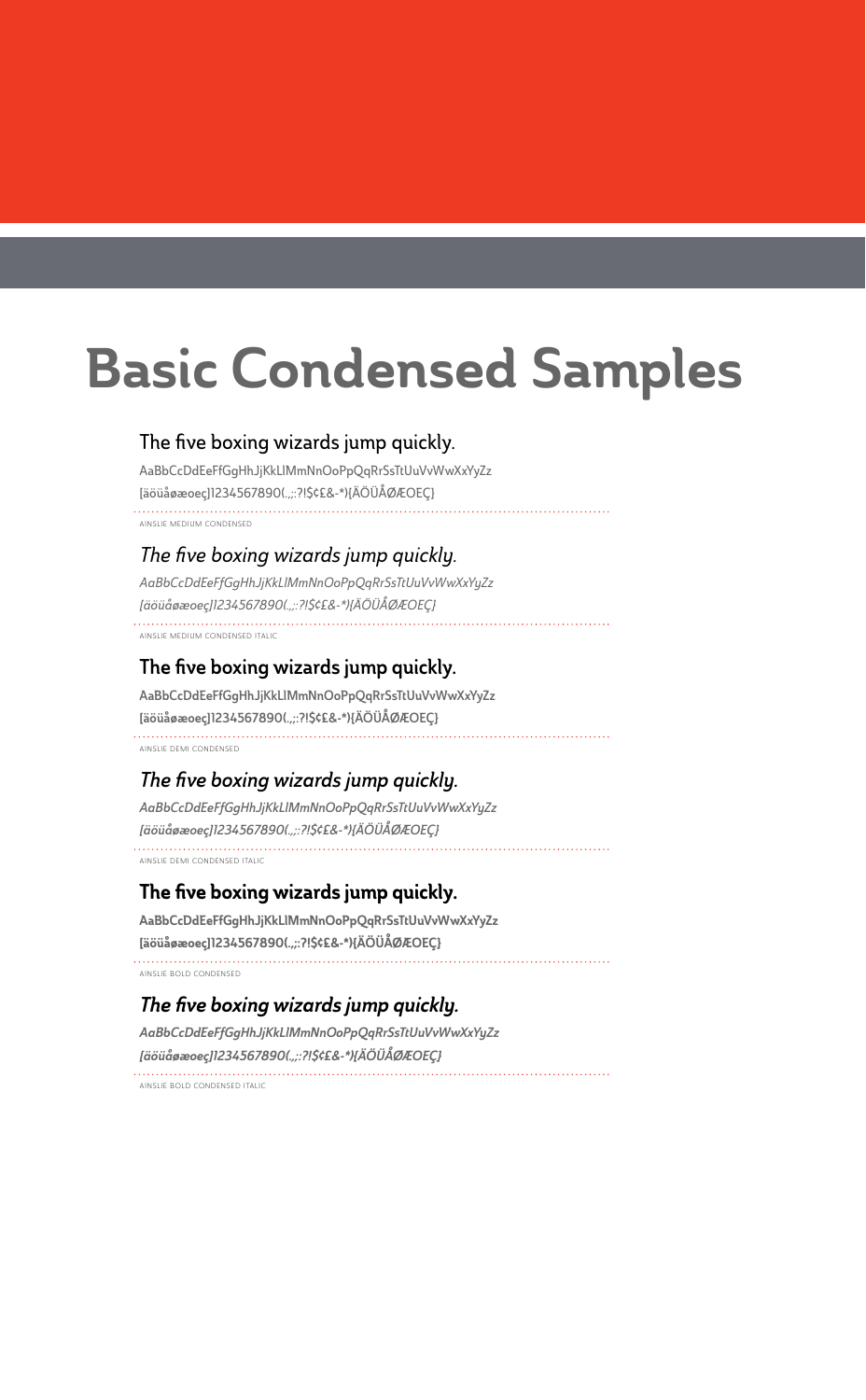## Copy Snippets

#### Ainslie Thin, Česky

"Kůň domácí (Equus caballus) nebo pouze kůň je domestikované zvíře patřící mezi lichokopytníky. V minulosti se koně používali na především na přepravu. Od 20. století se na nich jezdí hlavně rekreačně.Slovo kůň označuje obecně jak samce, tak i samici koně. Samice je klisna; ta která již rodila, je kobyla. Samice v říji se hříná nebo se říná. Gravidní samice se označuje pojmem březí. Samice, která porodila se ohřebila. Samec je hřebec, vykastrovaný pak valach. Mládě koně se nazývá hříbě. Kůň používaný k orání je oř (často je to vnímáno jako básnický výraz)." Source: http://cs.wikipedia.org/wiki/K%C5%AF%C5%88

#### Ainslie Light, Polski

"Koń domowy (Equus caballus L.) – ssak nieparzystokopytny z rodziny koniowatych. Koń został udomowiony prawdopodobnie na terenie północnego Kazachstanu w okresie kultury Botai tj. około 3,5 tys. lat p.n.e.[1][2] Przodkami koni orientalnych, od których pochodzą konie gorącokrwiste, były prawdopodobnie koń Przewalskiego i tarpan; konie zimnokrwiste pochodzą natomiast od konia leśnego z Północnej Europy. Koń Przewalskiego jest obecnie jedynym przedstawicielem gatunku koni dzikich. Rasa konik polski wykazuje bardzo duże podobieństwo do tarpana, lecz nie jest genetycznie tą samą rasą (chociaż poza Polską koniki polskie bywają określane mianem tarpan). [3] W styczniu 2007 zespół naukowców z Massachusetts Institute of Technology i Uniwersytetu Harvarda poinformował, że stworzył wstępną mapę genomu konia." Source: http://pl.wikipedia.org/wiki/Ko%C5%84

#### Ainslie Regular, Português

"O cavalo (do latim caballu) é um mamífero hipomorfo, da ordem dos ungulados, uma das três subespécies modernas da espécie Equus ferus. A denominação para as fêmeas é égua, para os machos não castrados, garanhão e para os filhotes, potro. Esse grande ungulado é membro da mesma família dos asnos e das zebras, a dos equídeos. Todos os sete membros da família dos equídeos são do mesmo gênero, Equus, e podem relacionar-se e produzir híbridos, não férteis, como as mulas. Pertencem a ordem dos perissodáctilos, sendo por isso parentes dos rinocerontes e dos tapires, ou antas."

.<br>Irce: http://pt.wikipedia.org/wiki/Cavalo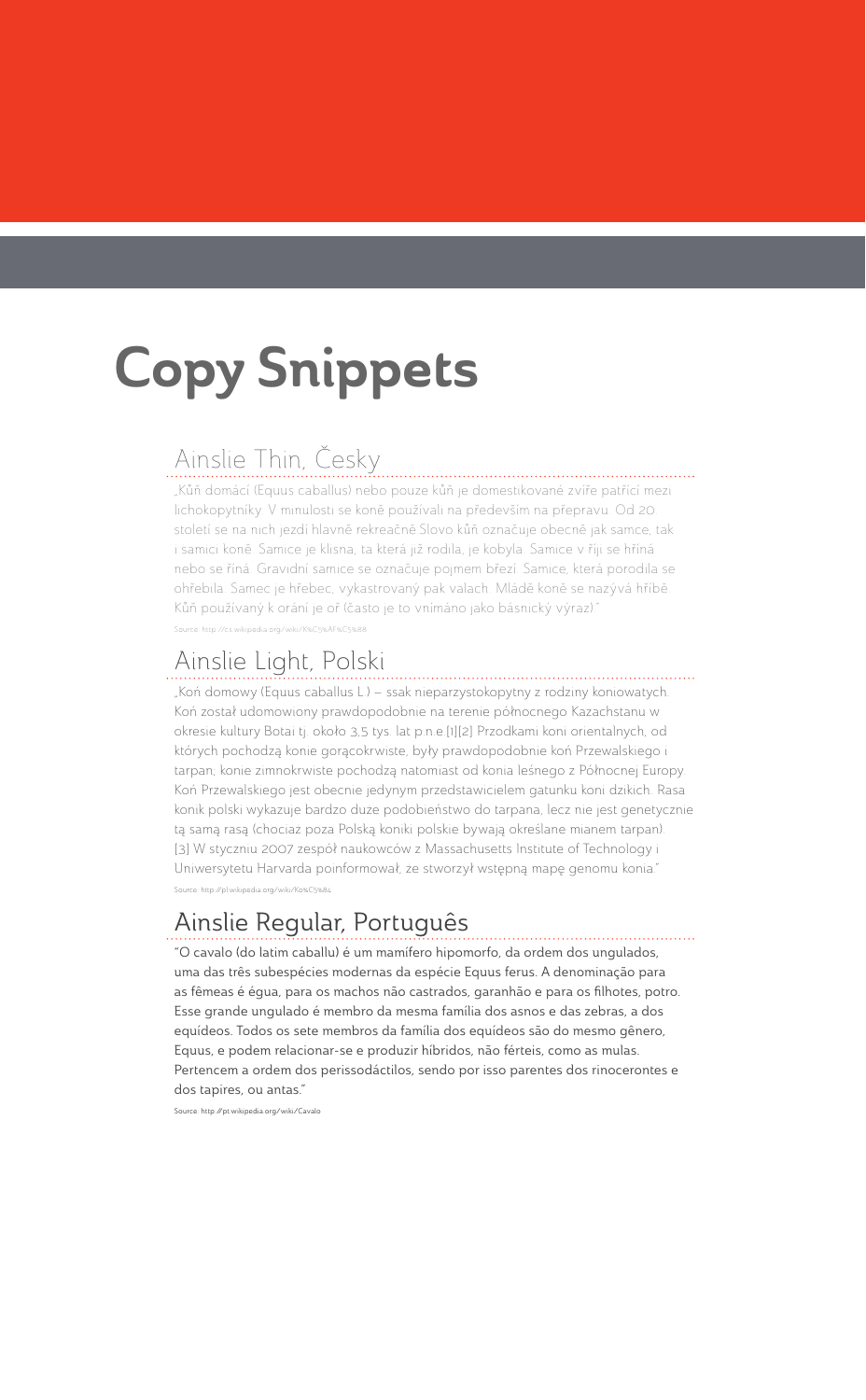## Copy Snippets

#### Ainslie Medium, Français

«Le cheval (Equus ferus caballus ou Equus caballus) est un grand mammifère herbivore et ongulé appartenant à l'une des sept espèces de la famille des équidés. Il a évolué au cours des dernières 45 à 55 millions d'années à partir d'un petit mammifère possédant plusieurs doigts pour devenir un grand animal à sabot unique. L'utilisation du cheval, peut-être domestiqué il y a 9 000 ans dans la péninsule arabique, se serait répandue de 3 000 à 2 000 ans av. J.-C. à toute l'Eurasie. Bien que la quasi-totalité des chevaux soient désormais domestiques, le cheval de Przewalski est considéré comme le dernier vrai cheval sauvage, et il existe de nombreux chevaux domestiques retournés à l'état sauvage.»

http://fr.wikipedia.org/wiki/Cheval

#### Ainslie Demi, Español

«Los caballos han adaptado sus dientes para pastar hierba. Los caballos tienen un mínimo de 36 dientes (12 incisivos y 24 molares). Un caballo adulto tiene 12 incisivos, adaptados para morder y arrancar la hierba y demás vegetación, en la parte frontal de la boca. Tienen 24 dientes adaptados a masticar, los premolares y molares, en la parte posterior de la boca. Los machos adultos tienen cuatro dientes adicionales justo tras los incisivos denominados «colmillos» y que no les saldrán hasta que tengan 4 o 5 años de edad. Algunos caballos, tanto machos como hembras pueden desarrollar de uno a cuatro dientes vestigiales muy pequeños delante de los molares, que generalmente se les quitan porque pueden interferir con el bocado. Este espacio entre incisivos y premolares está vacío y es donde se coloca el bocado del arreo del caballo.» http://es.wikipedia.org/wiki/Equus\_ferus\_caballus

#### Ainslie Bold, Deutsch

"Pferde erreichen je nach Rasse zwischen 40 (Minipony) und 220 (Shire Horse) cm Schulterhöhe (Widerrist). Pferde mit einer Widerristhöhe bis 148 cm bezeichnet man als Ponys. Alle Pferde, die dieses Maß überschreiten, werden als Großpferde bezeichnet. Das Gewicht der Ponys und Großpferde kann zwischen 90 kg (Falabella) und 1200 kg (Shire) liegen. Körperlich ausgewachsen sind Pferde mit sieben Jahren. Großpferde können ein Alter von etwa 20–30 Jahren erreichen, Ponys können dagegen in seltenen Fällen bis zu 50 Jahre alt werden. Das höchste je für ein Großpferd belegte Alter beträgt 62 Jahre. Das zu erreichende Lebensalter ist von Rasse, Haltungsbedingungen und Nutzung abhängig. Stuten werden mit 12 bis 18 Monaten geschlechtsreif, Hengste erreichen die Geschlechtsreife zwischen dem 12. und 20. Lebensmonat. Die Tragezeit beträgt bei allen Pferden rund 330 Tage (11 Monate) mit einer Streuung von 320 bis 355 Tagen."

http://de.wikipedia.org/wiki/Hauspferd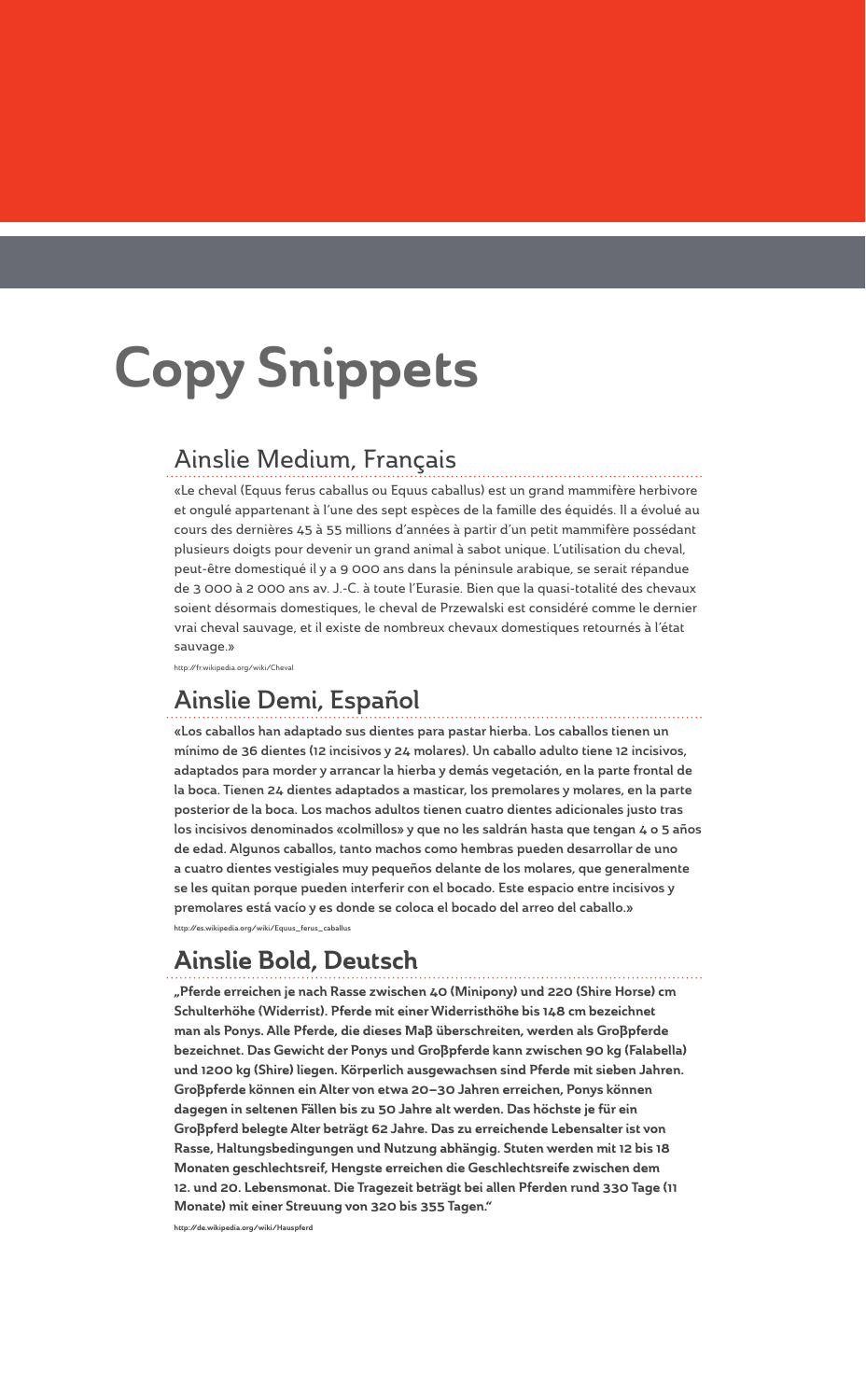### Features

1234567890 1234567890

1234567890 1234567890

Old Style Figures

#### The five boxing wizards jump quickly. The five boxing wizards jump quickly. The five boxing wizards jump quickly.

Small Caps

LIGATURES: ffj ffl fi fi fl ff ffi

Swash Alternates (Swash Terminals): a b e f y

Titling Alternates (Titling Capitals): A B C D E F G H I J K L M N O P Q R S T U V W X Y Z

Stylistic Alternates (Simplified Forms): a d g m n p q r u w x

Style Set One (Misc.): , A g q

Western European Diacratics

Euro Symbol

Central European Characters

Baltic Characters

Turkish Characters

Romanian Characters

Esperanto Characters

. . . . . . . . . . . . . . . . . . Additional Features (available in all weights)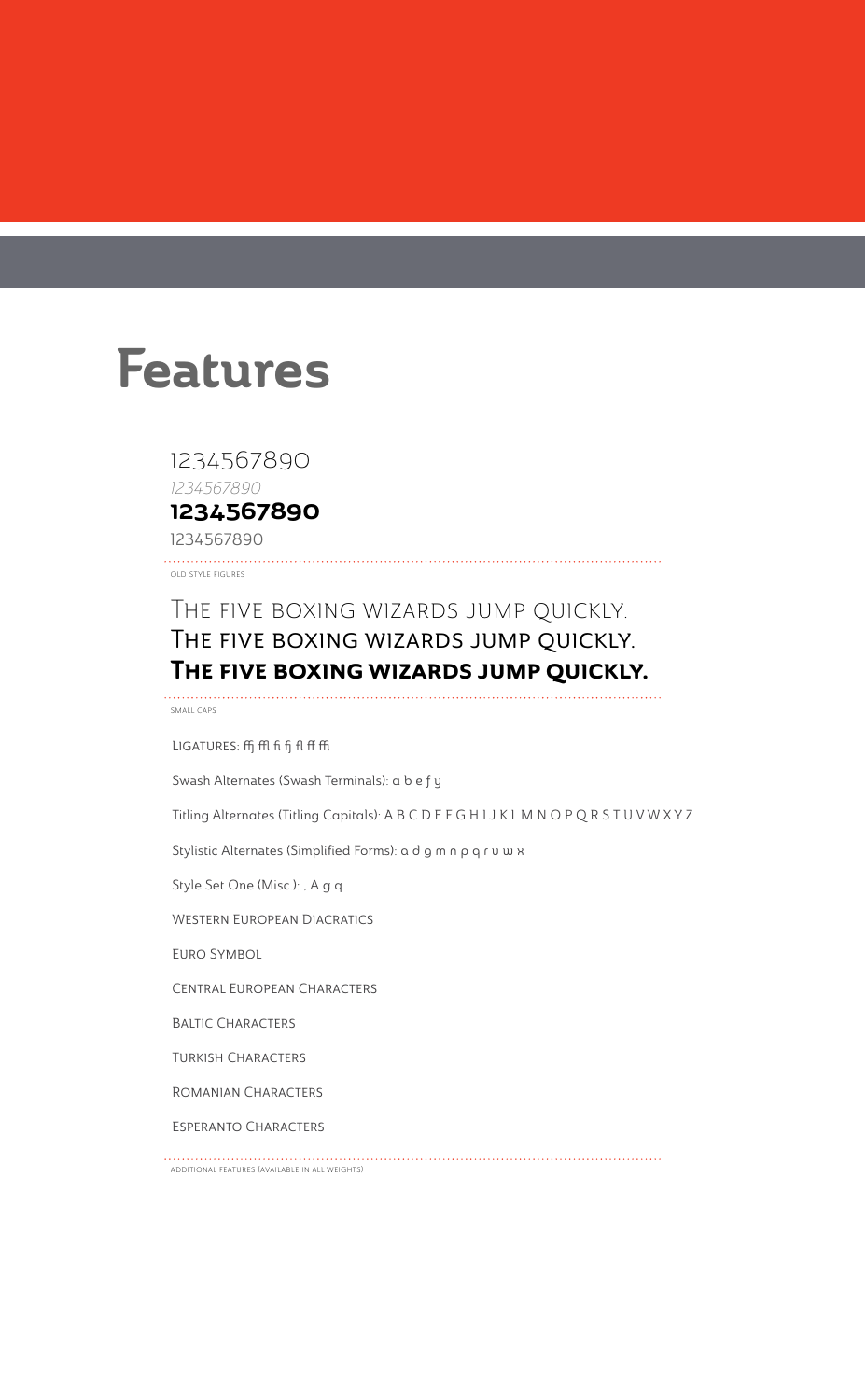### Overview

Get your Aussie on! The new typeface, Ainslie, with its mix of influences from Oz, makes its mark as the first semi-serif from insigne Design.

Ainslie, named for Mt. Ainslie and Canberra's inner suburb of the same name, was originally developed for the Canberra Australia Centennial Typeface Competition. Canberra is Australia's capital, and It's a planned city designed by American Walter Burley Griffin, a contemporary and one-time associate of Frank Lloyd Wright. Griffin's plan involved a distinctly geometric design with several focal points--one of which was Mt. Ainslie. This same purely geometric scheme is now the basis for insigne's new release.

Similar to the Chatype project in its scope, its challenge, and the way its concept was developed, Ainslie incorporates influences from Canberra and surrounding areas to form a font that is uniquely Australian. In comparison, Chatype was developed for the city of Chattanooga, Tennessee by insigne in conjunction with designer Robbie de Villiers. Chatype took elements from Chattanooga's industrial character and Cherokee past and merged them with the area's technological influences.

Likewise, Ainslie takes Canberra's distinct, geometric design and blends it with the organic, flowing effect of aboriginal art. Add in touches from the smooth, aerodynamic design of the boomerang and Ainslie gives you a look uniquely Australian yet usable in a wide range of applications.

The fashionable typeface includes a multitude of alternates that can be accessed in any OpenType-enabled application. These stylish alternates along with a number of swashes as well as meticulously refined details with ball terminals and alternate titling caps keep the font well accessorized. Also included are capital swash alternates, old style figures, and small caps. Peruse the PDF brochure to see these features in action. OpenType enabled applications such as the Adobe suite or Quark can take full advantage of the automatic replacing ligatures and alternates. This family also offers the glyphs to support a wide range of languages.

While Ainslie wasn't selected as the final font in the Canberra competition, the outcome allowed for additional adjustments to the typeface. Several approaches were attempted for the final product including a technological hexagonal concept, which may still be developed to another form later. Some of the organic forms were removed and substituted with more abrupt endings, leaving the face looking pretty spiffy and a fair bit more legible. In the end, Ainslie was pulled back to the basic forms from which it was started.

Give it a go for your next project. It's guaranteed to be anything but a barbeque stopper.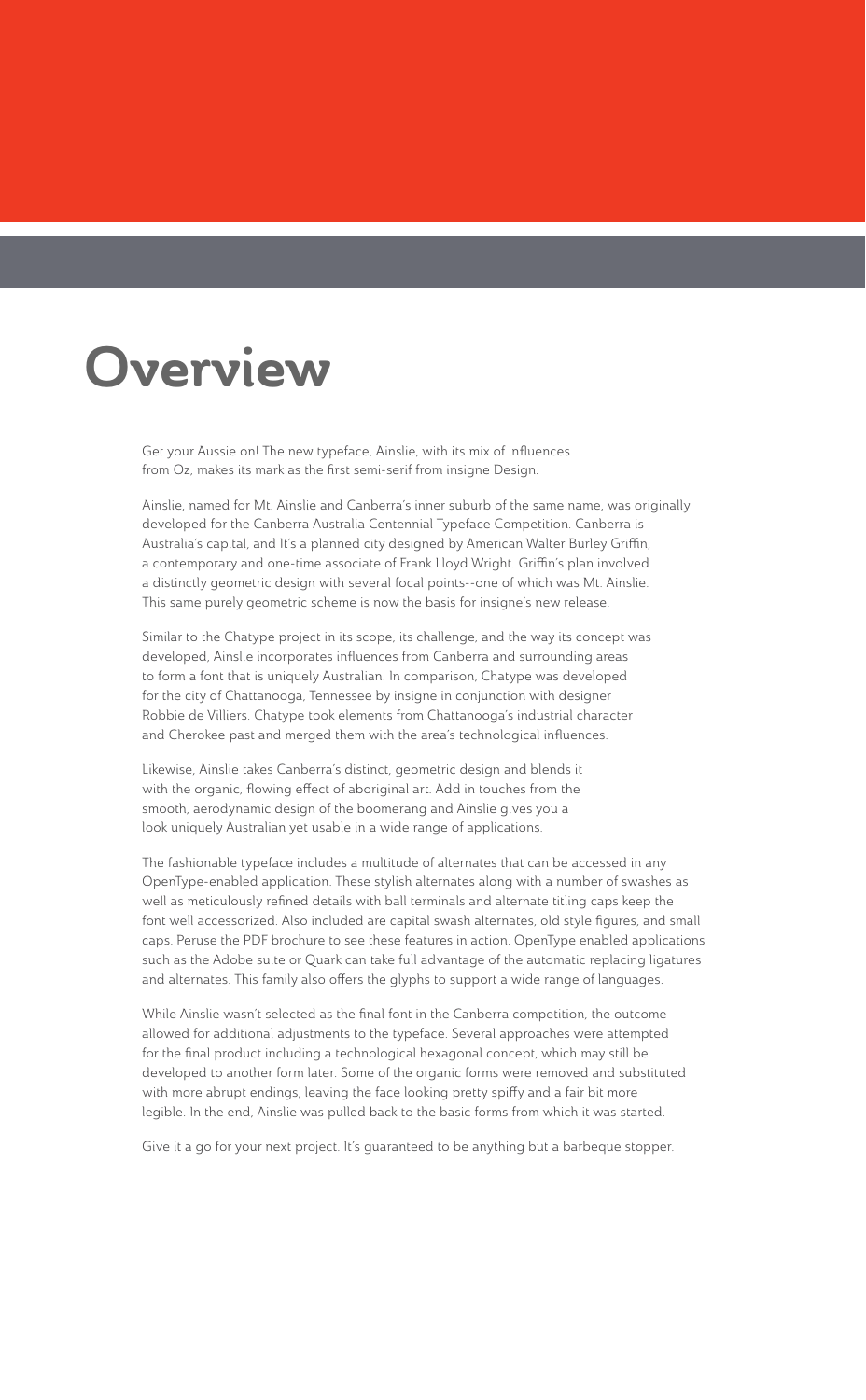Ainslie Thin

Regular 14 pt 22 leading Jacques-Louis David (August 30, 1748 – December 29, 1825) was a highly influential French painter in the Neoclassical style. In the 1780s his cerebral brand of history painting marked a change in taste away from Rococo frivolity towards a classical austerity and severity, chiming with the moral climate of the final years of the ancien régime.

Quick wafting zephyrs vex Medium Jim. THE FIVE BOXING WIZARDS JUMP QUICKLY.

Italic 9 pt 15 leading JACQUES-LOUIS DAVID (August 30, 1748 – December 29, 1825) was a highly influential French painter in the Neoclassical style. In the 1780s his cerebral brand of history painting marked a change in taste

## Ancien Regime Triumph Cycle Co. Ltd. German Raids Alpha Omega Delta Thank You, Dr. Parma!

Indian Curry

away from Rococo frivolity towards a classical austerity and severity, chiming with the moral climate of the

Quick wafting zephyrs vex Medium Jim. THE FIVE BOXING WIZARDS JUMP QUICKLY.

final years of the ancien régime.

Condensed 9 pt 15 leading

JACQUES-LOUIS DAVID (August 30, 1748 – December 29, 1825) was a highly influential French painter in the Neoclassical style. In the 1780s his cerebral brand of history painting marked a change in taste away from Rococo frivolity towards a classical austerity and severity, chiming with the moral climate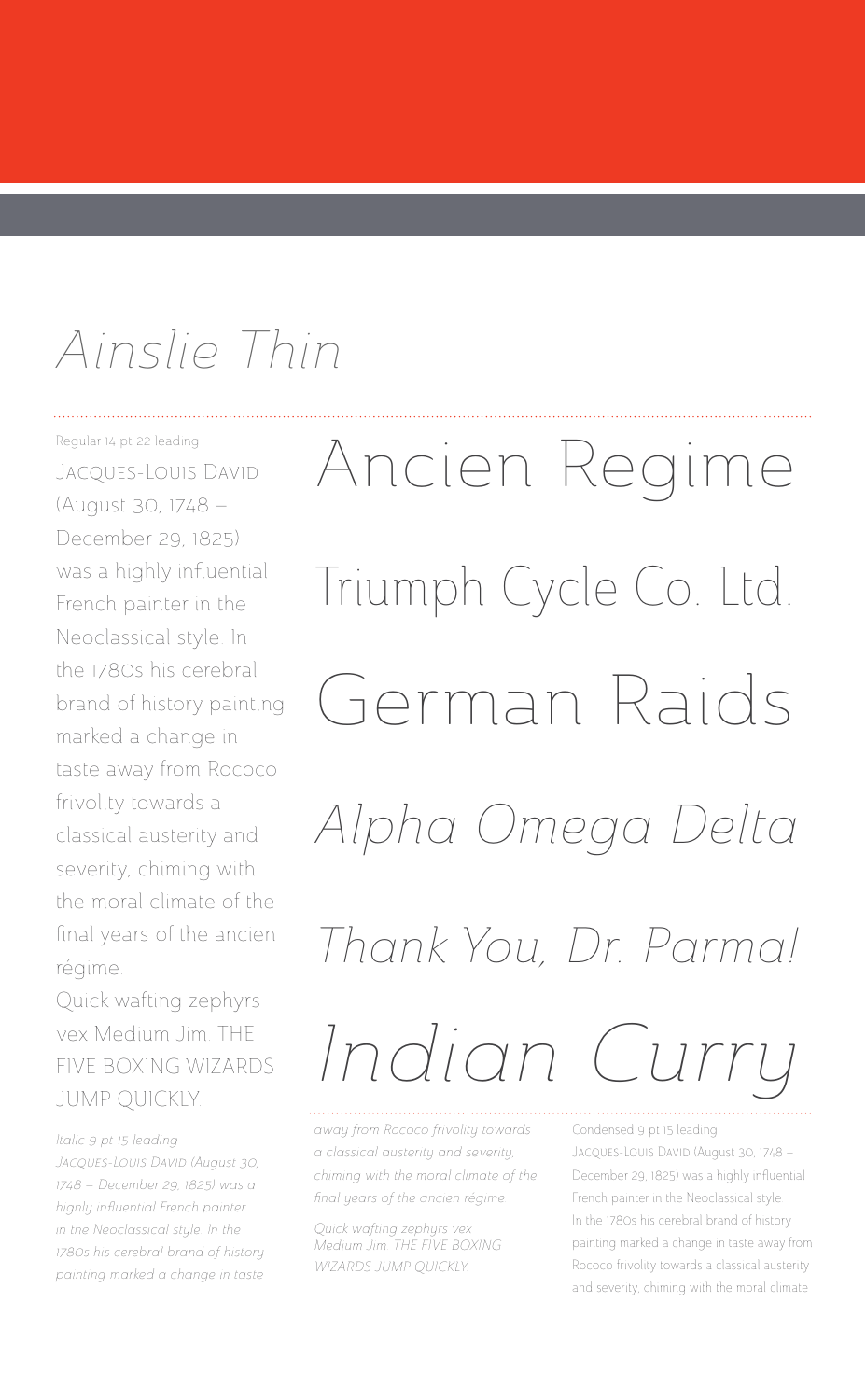Ainslie Light

Regular 14 pt 22 leading Jacques-Louis David (August 30, 1748 – December 29, 1825) was a highly influential French painter in the Neoclassical style. In the 1780s his cerebral brand of history painting marked a change in taste away from Rococo frivolity towards a classical austerity and severity, chiming with the moral climate of the final years of the ancien régime.

Quick wafting zephyrs vex Medium Jim. THE FIVE BOXING WIZARDS JUMP QUICKLY.

Italic 9 pt 15 leading JACQUES-LOUIS DAVID (August 30, 1748 – December 29, 1825) was a highly influential French painter in the Neoclassical style. In the 1780s his cerebral brand of history painting marked a change in taste

## Ancien Regime Triumph Cycle Co. Ltd. German Raids Alpha Omega Delta Thank You, Dr. Parma!

Indian Curry

#### away from Rococo frivolity towards a classical austerity and severity, chiming with the moral climate of the final years of the ancien régime.

Quick wafting zephyrs vex Medium Jim. THE FIVE BOXING WIZARDS JUMP QUICKLY.

Condensed 9 pt 15 leading

JACQUES-LOUIS DAVID (August 30, 1748 – December 29, 1825) was a highly influential French painter in the Neoclassical style. In the 1780s his cerebral brand of history painting marked a change in taste away from Rococo frivolity towards a classical austerity and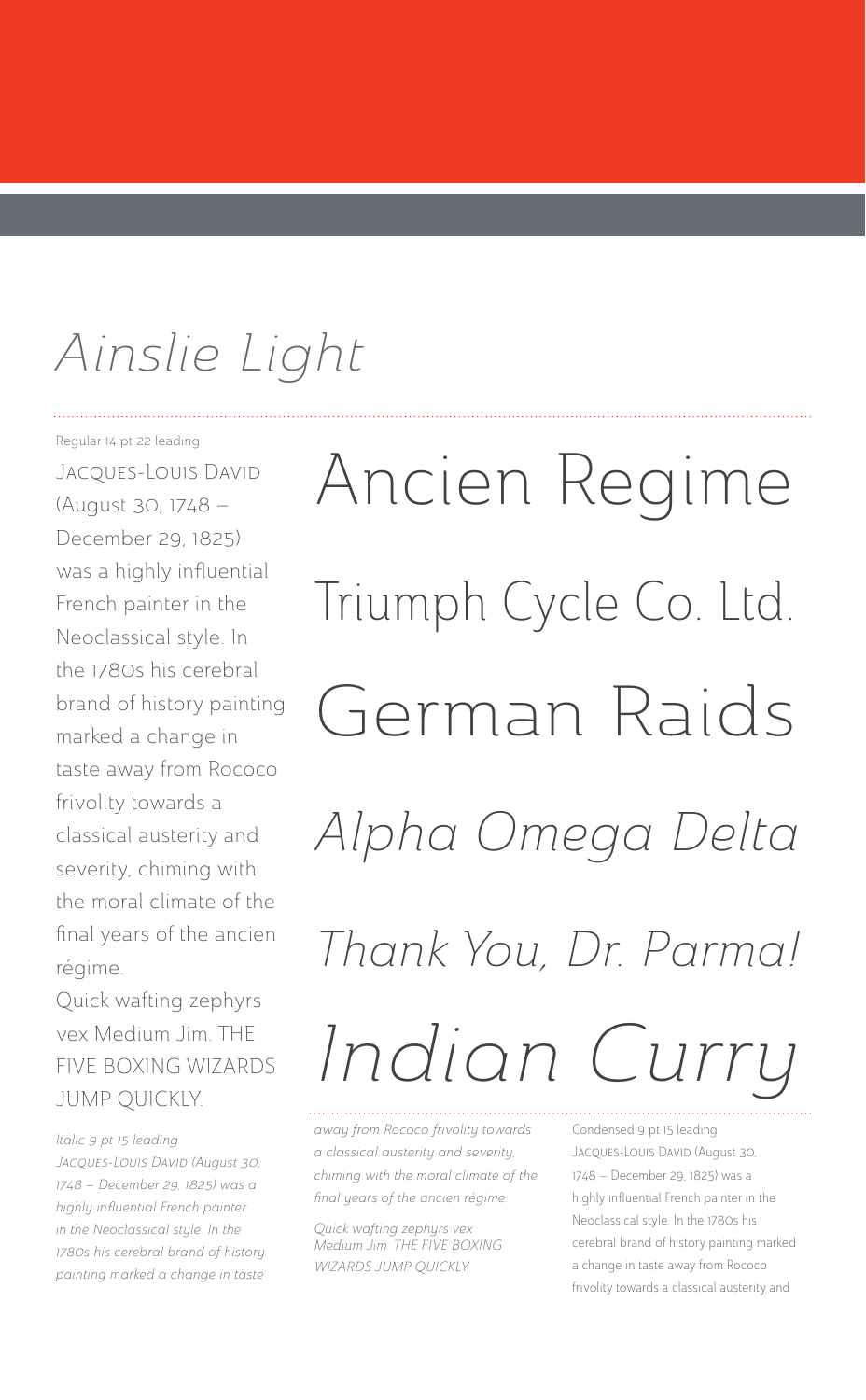### Ainslie Book

Regular 14 pt 22 leading Jacques-Louis David (August 30, 1748 – December 29, 1825) was a highly influential French painter in the Neoclassical style. In the 1780s his cerebral brand of history painting marked a change in taste away from Rococo frivolity towards a classical austerity and severity, chiming with the moral climate of the final years of the ancien régime.

Quick wafting zephyrs vex Medium Jim. THE FIVE BOXING WIZARDS JUMP QUICKLY.

Italic 9 pt 15 leading JACQUES-LOUIS DAVID (August 30, 1748 – December 29, 1825) was a highly influential French painter in the Neoclassical style. In the 1780s his cerebral brand of history painting marked a change in taste

## Ancien Regime Triumph Cycle Co. Ltd. German Raids Alpha Omega Delta Thank You, Dr. Parma!

## Indian Curry

#### away from Rococo frivolity towards

a classical austerity and severity, chiming with the moral climate of the final years of the ancien régime.

Quick wafting zephyrs vex Medium Jim. THE FIVE BOXING WIZARDS JUMP QUICKLY.

Condensed 9 pt 15 leading

JACQUES-LOUIS DAVID (August 30, 1748 – December 29, 1825) was a highly influential French painter in the Neoclassical style. In the 1780s his cerebral brand of history painting marked a change in taste away from Rococo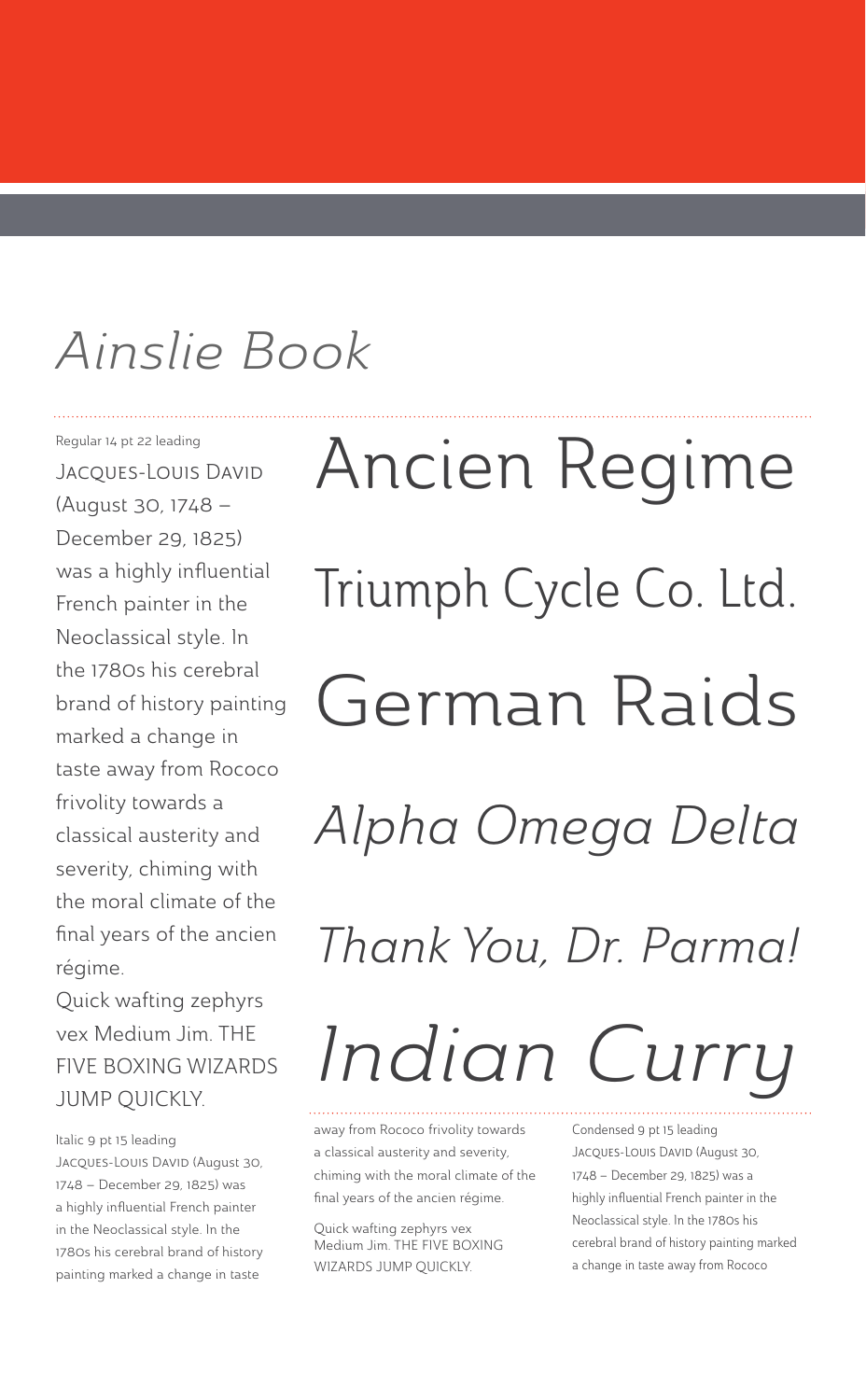## Ainslie Regular

Regular 14 pt 22 leading Jacques-Louis David (August 30, 1748 – December 29, 1825) was a highly influential French painter in the Neoclassical style. In the 1780s his cerebral brand of history painting marked a change in taste away from vRococo frivolity towards a classical austerity and severity, chiming with the moral climate of the final years of the ancien régime.

Quick wafting zephyrs vex Medium Jim. THE FIVE BOXING WIZARDS JUMP QUICKLY.

Italic 9 pt 15 leading JACQUES-LOUIS DAVID (August 30, 1748 – December 29, 1825) was a highly influential French painter in the Neoclassical style. In the 1780s his cerebral brand of history painting marked a change in taste

## Ancien Regime Triumph Cycle Co. Ltd. German Raids Alpha Omega Delta Thank You, Dr. Parma! Indian Curry

#### away from Rococo frivolity towards a classical austerity and severity, chiming with the moral climate of the final years of the ancien régime.

Quick wafting zephyrs vex Medium Jim. THE FIVE BOXING WIZARDS JUMP QUICKLY.

Condensed 9 pt 15 leading

JACQUES-LOUIS DAVID (August 30, 1748 – December 29, 1825) was a highly influential French painter in the Neoclassical style. In the 1780s his cerebral brand of history painting marked a change in taste away from Rococo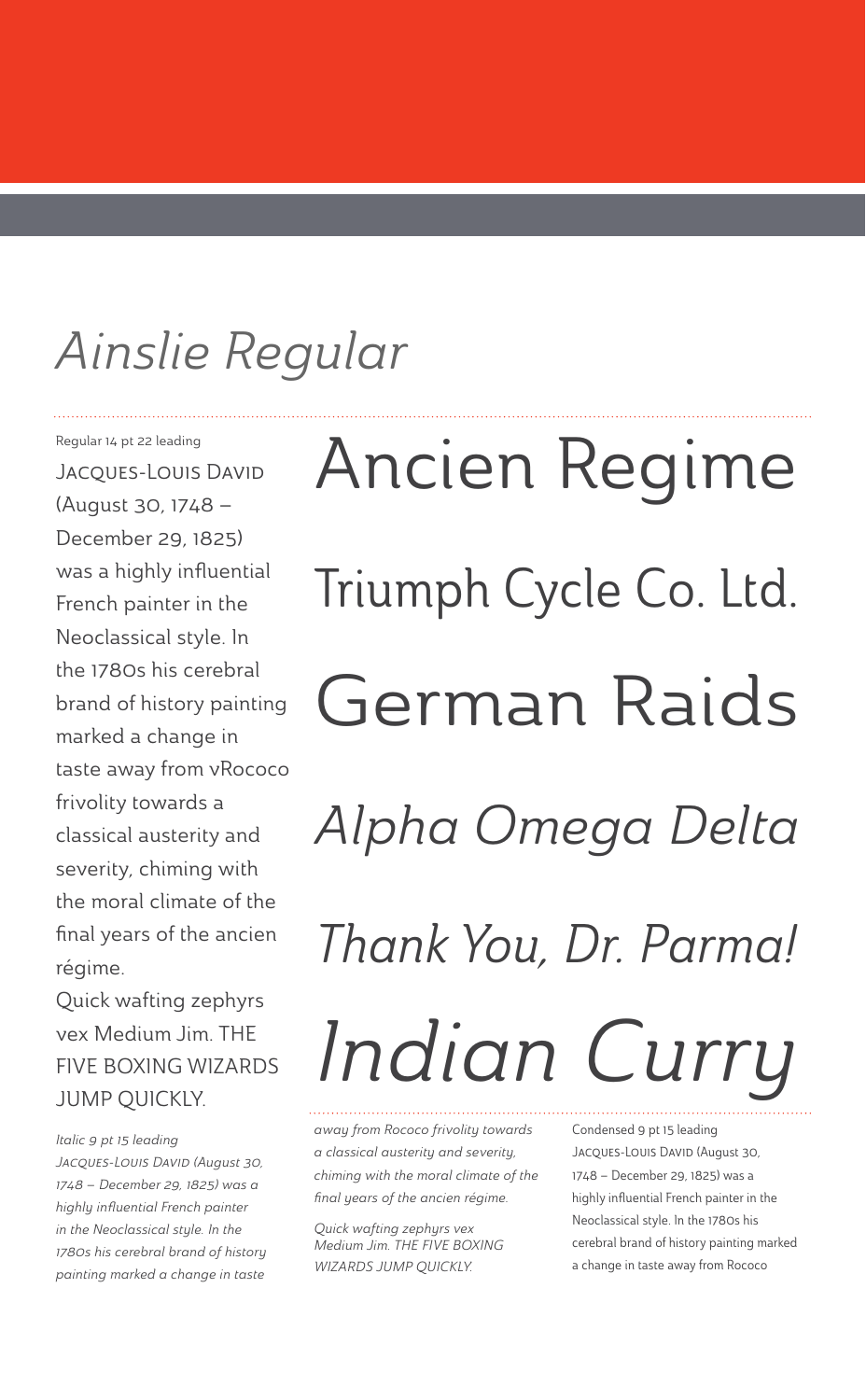### Ainslie Medium

Regular 14 pt 22 leading JACQUES-LOUIS DAVID (August 30, 1748 – December 29, 1825) was a highly influential French painter in the Neoclassical style. In the 1780s his cerebral brand of history painting marked a change in taste away from Rococo frivolity towards a classical austerity and severity, chiming with the moral climate of the final years of the ancien régime.

Quick wafting zephyrs vex Medium Jim. THE FIVE BOXING WIZARDS JUMP QUICKLY.

Italic 9 pt 15 leading JACQUES-LOUIS DAVID (August 30, 1748 – December 29, 1825) was a highly influential French painter in the Neoclassical style. In the 1780s his cerebral brand of history painting marked a change in taste away from Rococo frivolity towards a classical austerity and severity, chiming with the moral climate of the

## Ancien Regime Triumph Cycle Co. Ltd. German Raids Alpha Omega Delta Thank You, Dr. Parma!

## Indian Curry

#### final years of the ancien régime.

Quick wafting zephyrs vex Medium Jim. THE FIVE BOXING WIZARDS JUMP QUICKLY.

Condensed 9 pt 15 leading JACQUES-LOUIS DAVID (August 30, 1748 – December 29, 1825) was a highly influential French painter in the Neoclassical style. In the 1780s his cerebral brand of history painting marked a change in taste away from Rococo frivolity towards a classical austerity and severity, chiming with the moral climate of the final years of the ancien régime.

Quick wafting zephyrs vex Medium Jim. THE FIVE BOXING WIZARDS JUMP QUICKLY.

#### Condensed 5 pt 9 leading

Jacques-Louis David (August 30, 1748 – December 20, 1825) highly influential French painter in the Neoclassical style. In the 1780s his cerebral brand of history painting marked a change in taste away from Rococo frivolity towards a classical austerity and severity, chiming with the moral climate of the final years of the ancien régime.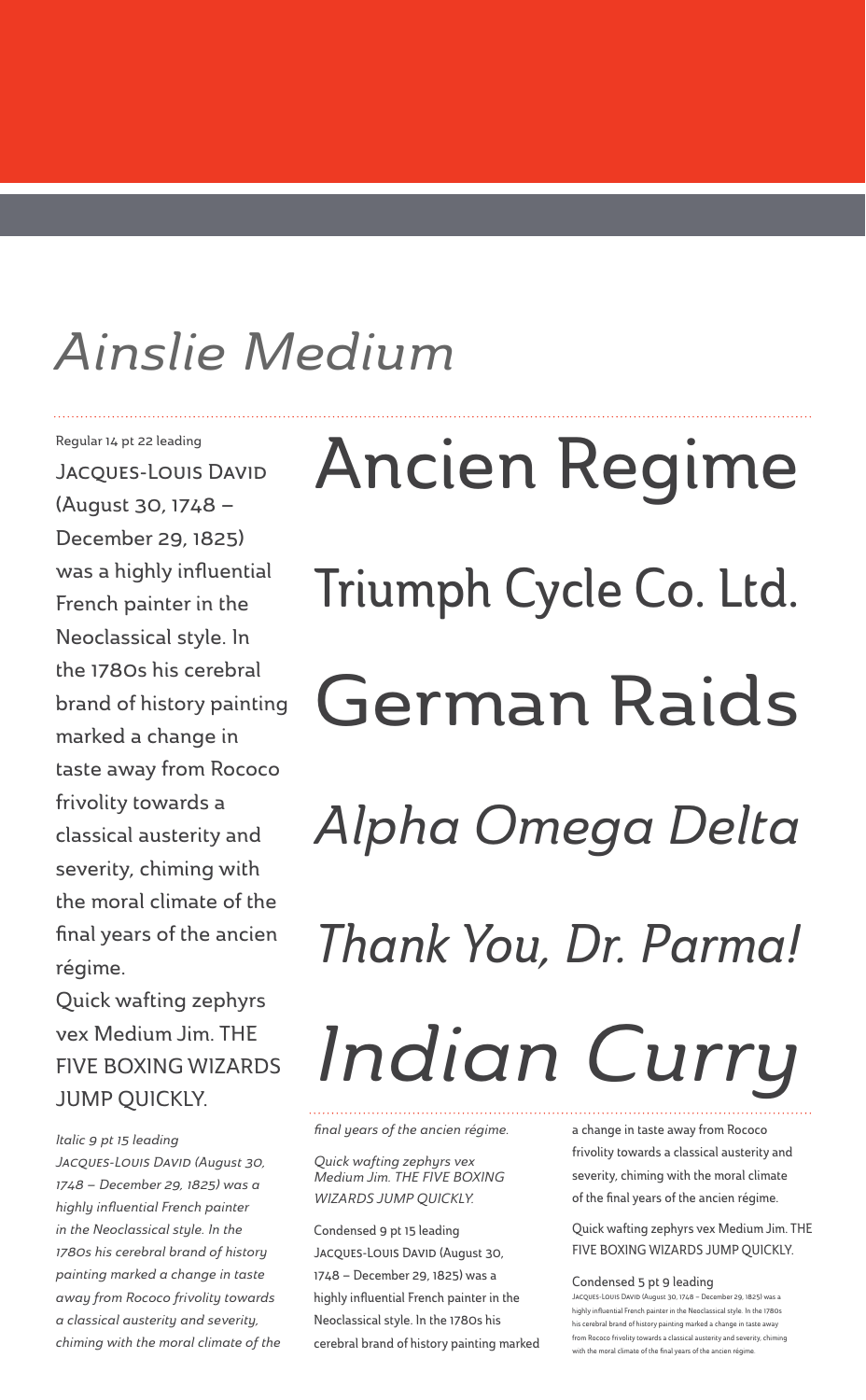### Ainslie Demi

Regular 14 pt 22 leading JACOUES-LOUIS DAVID (August 30, 1748 – December 29, 1825) was a highly influential French painter in the Neoclassical style. In the 1780s his cerebral brand of history painting marked a change in taste away from Rococo frivolity towards a classical austerity and severity, chiming with the moral climate of the final years of the ancien régime.

Quick wafting zephyrs vex Medium Jim. THE FIVE BOXING WIZARDS JUMP QUICKLY.

Italic 9 pt 15 leading JACQUES-LOUIS DAVID (August 30, 1748 – December 29, 1825) was a highly influential French painter in the Neoclassical style. In the 1780s his cerebral brand of history painting marked a change in taste away from Rococo frivolity towards a classical austerity and severity, chiming with the moral climate of the

## Ancien Regime Triumph Cycle Co. Ltd. German Raids

Alpha Omega Delta

Thank You, Dr. Parma!

## Indian Curry

#### final years of the ancien régime.

Quick wafting zephyrs vex Medium Jim. THE FIVE BOXING WIZARDS JUMP QUICKLY.

Condensed 9 pt 15 leading JACQUES-LOUIS DAVID (August 30, 1748 – December 29, 1825) was a highly influential French painter in the Neoclassical style. In the 1780s his cerebral brand of history painting marked a change in taste away from Rococo

frivolity towards a classical austerity and severity, chiming with the moral climate of the final years of the ancien régime.

Quick wafting zephyrs vex Medium Jim. THE FIVE BOXING WIZARDS JUMP QUICKLY.

#### Condensed 5 pt 9 leading

Jacques-Louis David (August 30, 1748 – Dece highly influential French painter in the Neoclassical style. In the 1780s his cerebral brand of history painting marked a change in taste away from Rococo frivolity towards a classical austerity and severity, chiming with the moral climate of the final years of the ancien régime.